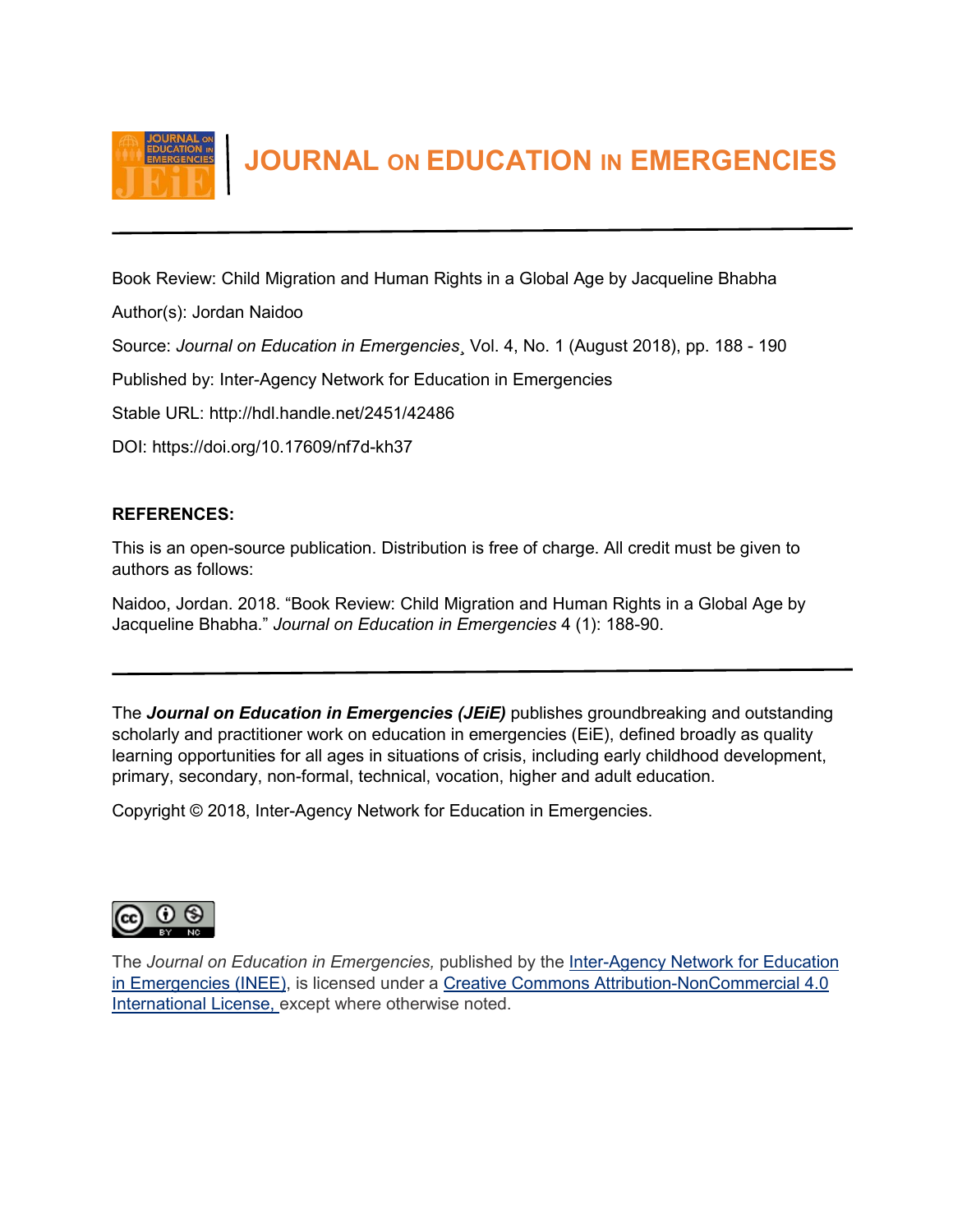# BOOK REVIEW

## *Child Migration and Human Rights in a Global Age* **by Jacqueline Bhabha Princeton University Press, 2014. 392 pages \$24.95 (paper) ISBN 978-0-691-16910-1**

Migration affects millions of children and adolescents worldwide. At the end of 2016, 65.6 million individuals were forcibly displaced worldwide as a result of persecution, conflict, violence, or human rights violations, more than half of whom were children (UNHCR 2018). Noting that this trend is likely to continue, that the issue of child migration is complex, and that children migrate for multiple reasons, Jacqueline Bhabha's insightful and sobering reflection on this muchneglected issue in the global discourse goes far in shedding light on a "largely untold and unanalysed story" (p. 1). Recognizing that far too many child migrants are denied their rights and that there is little consideration for their needs as children, the book illuminates the gaps in protection and in guaranteeing the rights of children and adolescents affected by migration. A key take-away from the book is that "child migrants need to be viewed as agents whose aspirations are relevant to institutional decision-making" (p. 10).

While noting the enormous and ongoing oversights of the international bodies and agencies, governments, and civil society groups involved in the response to child migrants, Bhabha identifies a change since the late 1990s. She notes that, cognisant of the urgent need to better understand and respond to this phenomenon, these organizations are increasingly engaged in a dialogue on children and adolescents affected by migration (see, e.g., Human Rights Council 2016). Bhabha observes that a more recent recognition of the complexity of child migration is "reflected in a more differentiated categorical lexicon and more thoughtful policy articulation" (p. 5). Yet alongside acknowledging such positive developments, Bhabha alerts us to the myriad of deeply troubling examples of how states, NGOs, and national laws and policies still fail migrant children by ignoring their needs and negating their rights, despite the spate of international human rights instruments, policies, and measures at their disposal.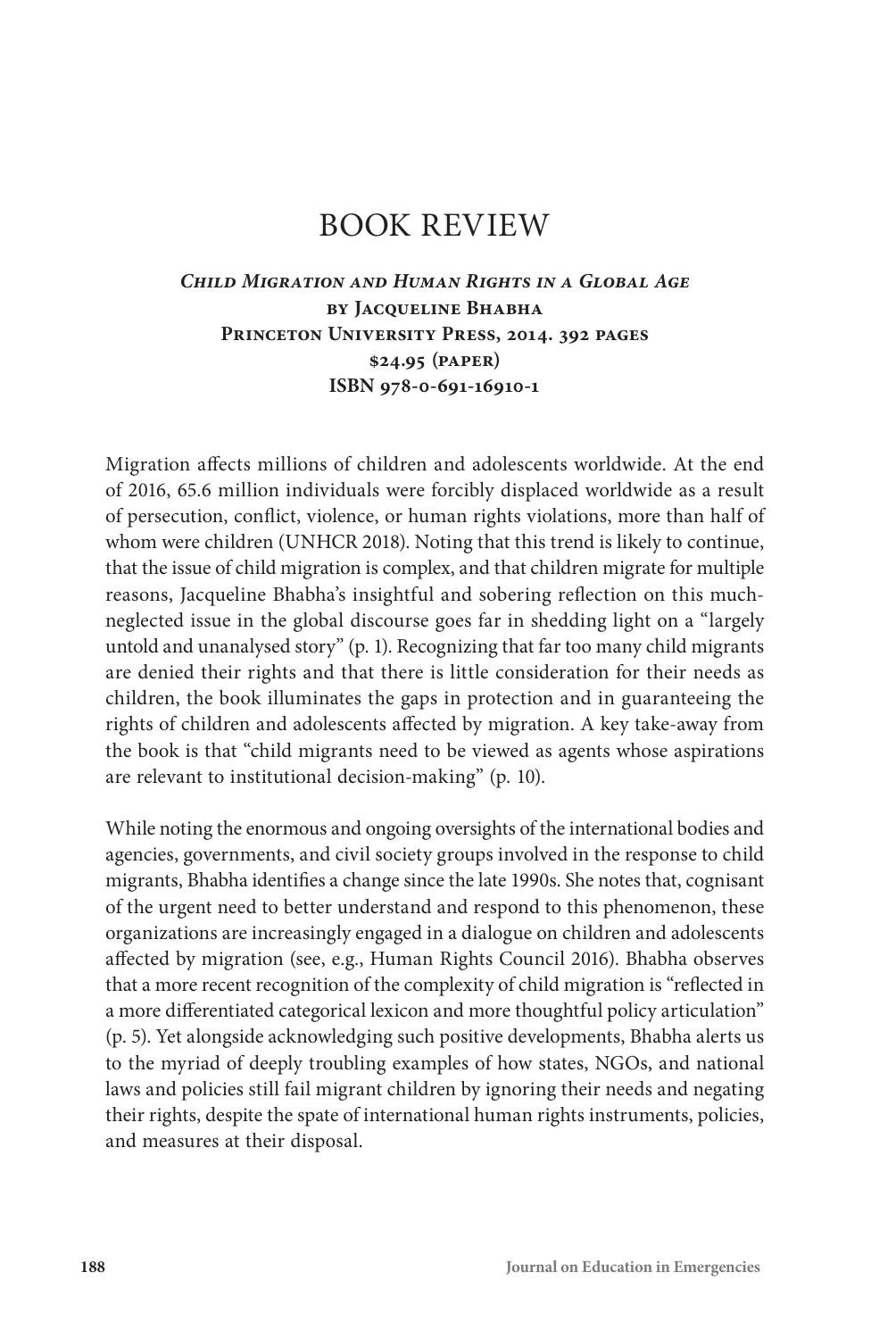Covering a broad spectrum of cases, the book is organized across three categories of child migrants—family-related migration (family reunion and adoption); exploitation-related migration (child trafficking and armed conflict-linked recruitment); and survival-related migration (asylum and economics). Utilizing this tripartite structure, Bhabha bases her analysis on concrete examples across a plethora of migration situations, and on a discussion of various legal instruments and policies both national and international.

A constant theme of the book is that "human rights protections become practice only if enforced by vigorous agents" (p. 30), and Bhabha poses a key question in this regard: "How can unprotected child and adolescent migrants—the majority of whom have no access to guardianship, to legal representation, to competent advocacy—translate the principles of international law into meaningful human rights protections?" (p. 11). This has particular relevance for the fulfilment of migrant children's right to education, not least in emergency and conflict-affected contexts.

Bhabha makes a strong case that concerns about child labor and limited educational opportunity do not justify treating all migrant children as "elementary school children" (p. 10), when in fact "most child migrants are teenagers between the ages of 14 and 17" (p. 14). She makes an appeal for creating a balance between protection, autonomy, and educational opportunity that is crafted in true partnership with young migrants themselves as a way to calibrate the tension between the interests of the child and the child's need for protection with their evolving autonomy.

A key lesson from Bhabha's book for those working in education in emergency situations is that "alternate mentoring situations (boyfriend pimps, gang leaders, military commanders) fill the gap left by ineffective or non-existent families and state structure." She argues that there is official "ambivalence" in the pressure to protect children's rights and to punish juvenile offenders. When we "legislate migrant children's right to public education and health care irrespective of the legal status, but we erect practical obstacles to their access to these services" (pp. 13-14), it plays out practically with enormous consequences for migrant children and adolescents.

With regard to child trafficking, the book highlights the importance of public education and awareness-raising campaigns but stresses the need for more effective strategies, including the use of technology to target, expose, and monitor potential dangers, as well as the need to provide greater support for trafficking survivors.